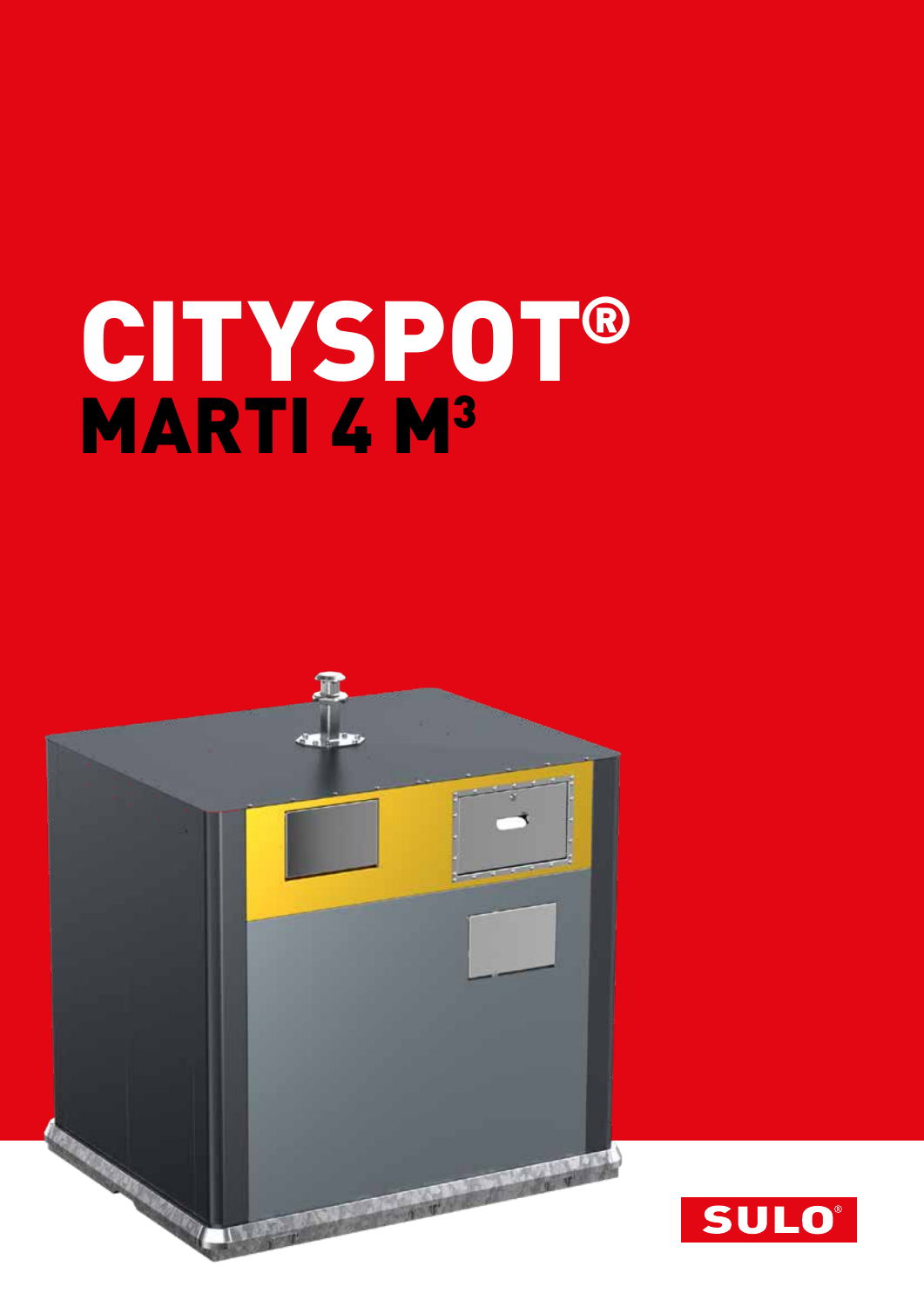### 稽 r BILATERAL **VERTICAL** PAY AS YOU DISABILITY ACCESS  $\frac{1}{\sqrt{6}}$   $\epsilon$  $\blacktriangleright$ ))  $(\bullet \bullet)$ ACCESS CONTROL LEVEL MEASUREMENT

![](_page_1_Picture_12.jpeg)

![](_page_1_Picture_27.jpeg)

![](_page_1_Picture_28.jpeg)

# PREMIUM IN DESIGN AND FUNCTION Marti 4 m3

# $\mathbb{I}$ ●以後の101分以上の時間の特徴の クリア エルダ

**This solid and puristic metal bank allows the optimal use of the full volume and obstacle-free insertion of large-sized recyclables** 

- Rounded edges and smooth surfaces without dead spaces guarantee maximum comfort in handling, emptying and maintenance
- **Advanced ergonomics due to reduced** throw-in-height
- Best ratio size-useable-space thanks to double chains guided by rollers
- **Interior can be completely filled, no obstacle for** throwing and collecting
- 90° opening flaps mean that emptying is completely friction-free
- The ultimate bank for large recyclables and cardboard
- Large metal surfaces allow full individualisation with stickers
- **Marti is the only recycling bank that can be** equiped with access control for pay as you throw policy. It´s moveability is an advantage in comparison with underground and semiundergroundsystem

![](_page_1_Picture_25.jpeg)

![](_page_1_Picture_13.jpeg)

![](_page_1_Picture_14.jpeg)

SLOT SYSTEMS\*

\* All slot Systems on demand

**Cardboard** Signal Blue RAL 5005

**Cardboard** Signal Blue

![](_page_1_Figure_16.jpeg)

![](_page_1_Figure_17.jpeg)

![](_page_1_Picture_18.jpeg)

RAL 5005

**Residual waste** Slate Grey RAL 7015

![](_page_1_Picture_22.jpeg)

**Paper** Signal Blue RAL 5005

**Big user Flap**

## **COLOURS**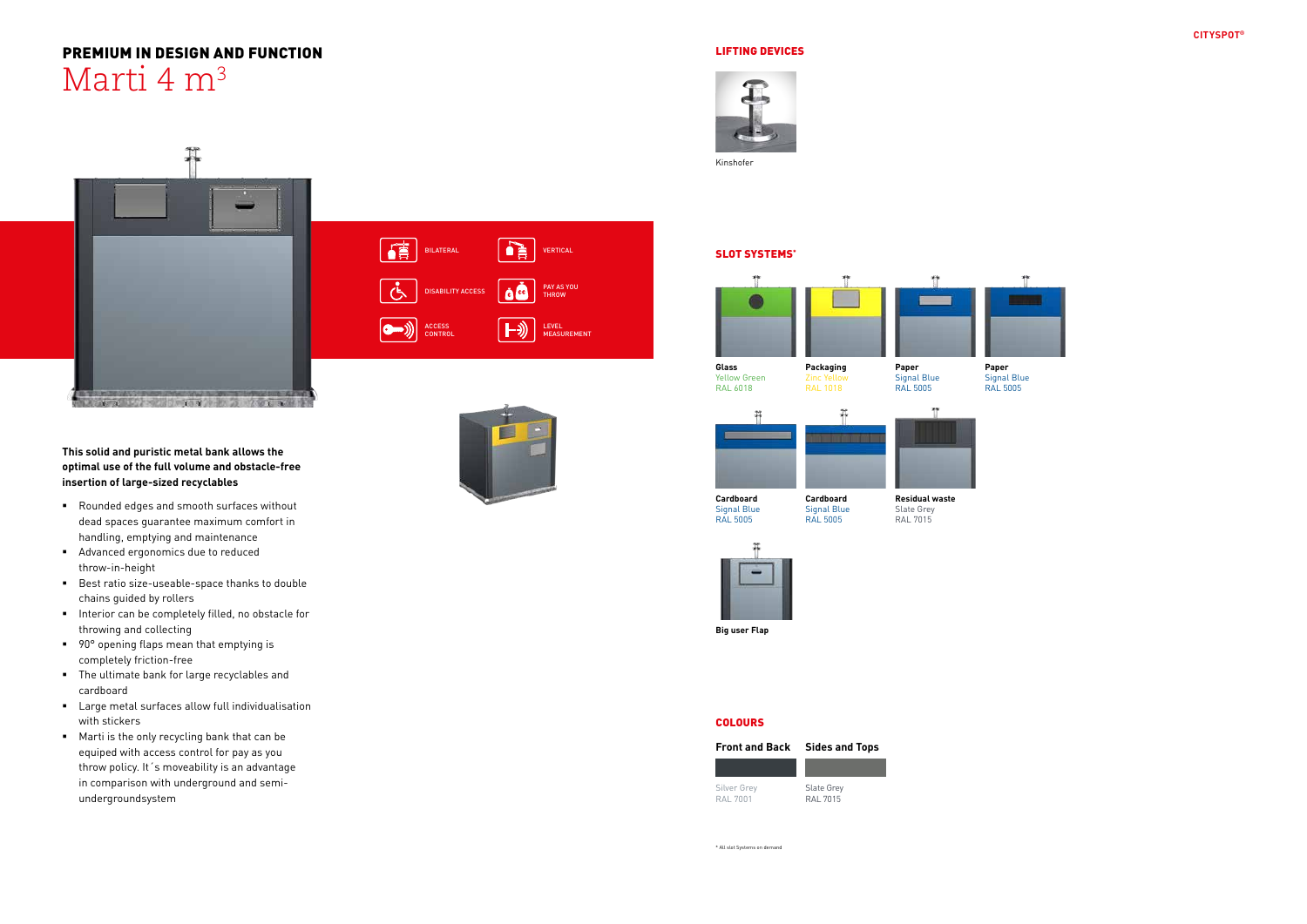# Cityspot® TECHNICAL SPECIFICATIONS\*

# Cityspot® TECHNICAL INFORMATION\*

![](_page_2_Picture_14.jpeg)

#### Marti 4m3

| Dimensions $\sim$ (mm) |      | <b>Volumes</b>                  |       |
|------------------------|------|---------------------------------|-------|
| A Width                | 1911 | Useful Volumes ~ $[m^3]$ 3,88   |       |
| <b>B</b> Height        | 2028 | Unloaded weight (kg)            | - 370 |
| C Depth                | 1508 | Space requirements $[m^2]$ 2,88 |       |

![](_page_2_Figure_1.jpeg)

|                                                  | $4 \text{ m}^3$                                                                         |  |  |
|--------------------------------------------------|-----------------------------------------------------------------------------------------|--|--|
| <b>TECHNICAL SPECIFICATIONS</b>                  |                                                                                         |  |  |
| <b>Dimensions</b>                                | Depth: 1508 mm,<br>Width: 1190 mm, Height: 2028 mm                                      |  |  |
| <b>Useful volumes</b>                            | $3,62-3,88$ m <sup>3</sup>                                                              |  |  |
| <b>Unloaded weigth</b>                           | 361-370 kg                                                                              |  |  |
| <b>Lifting device</b>                            | Kinshofer                                                                               |  |  |
| <b>INSTALLATION</b>                              |                                                                                         |  |  |
| <b>Space requirements</b>                        | 2.19                                                                                    |  |  |
| <b>Transport</b>                                 | 9 per truck                                                                             |  |  |
| HANDLING, COMFORT AND FLEXIBILITY                |                                                                                         |  |  |
| <b>Accesibility</b>                              | $\blacksquare$                                                                          |  |  |
| Sound-proofing                                   | Double skin installation: polyethylene foam + high density polyethy-<br>lene protection |  |  |
| <b>EMPTYING</b>                                  |                                                                                         |  |  |
| <b>Number of operators</b>                       | ٠                                                                                       |  |  |
| <b>Duration of emptying</b>                      | $1-2$ min                                                                               |  |  |
| <b>Emptying system according prehension grip</b> | Double flap, vertical                                                                   |  |  |
| <b>SERVICE</b>                                   |                                                                                         |  |  |
| Pay as you throw billing                         | $\blacksquare$                                                                          |  |  |
| <b>Access control</b>                            |                                                                                         |  |  |
| Level measurement                                |                                                                                         |  |  |
| <b>FRACTIONS</b>                                 |                                                                                         |  |  |
| Regular waste RAL 7015                           | Flap: 620x305 mm<br>Strap port: 620x330 mm                                              |  |  |
| Paper RAL 5005                                   | Valve: 490x110 mm                                                                       |  |  |
| Packaging RAL 1018                               | Valve: 400x230 mm or<br>620x305 mm                                                      |  |  |
| <b>Cardboard RAL 5005</b>                        | Valve: 1 200x110 mm<br>Cardboard strap openings:<br>1 200x110 mm or 1 530x110 mm        |  |  |
| Glass RAL 6018                                   | EPDM flap - Ø200 mm hole                                                                |  |  |
| Big user flap                                    | 620 x 327 mm                                                                            |  |  |
| <b>STANDARDS</b>                                 |                                                                                         |  |  |

NF EN 13071

#### CENTERING SYSTEM

![](_page_2_Picture_5.jpeg)

Facilitate the stations; so banks are always aligned at the same location 100 x 36,7

**Front and Rear Sides and Top**

![](_page_2_Picture_9.jpeg)

#### PERSONALISATION